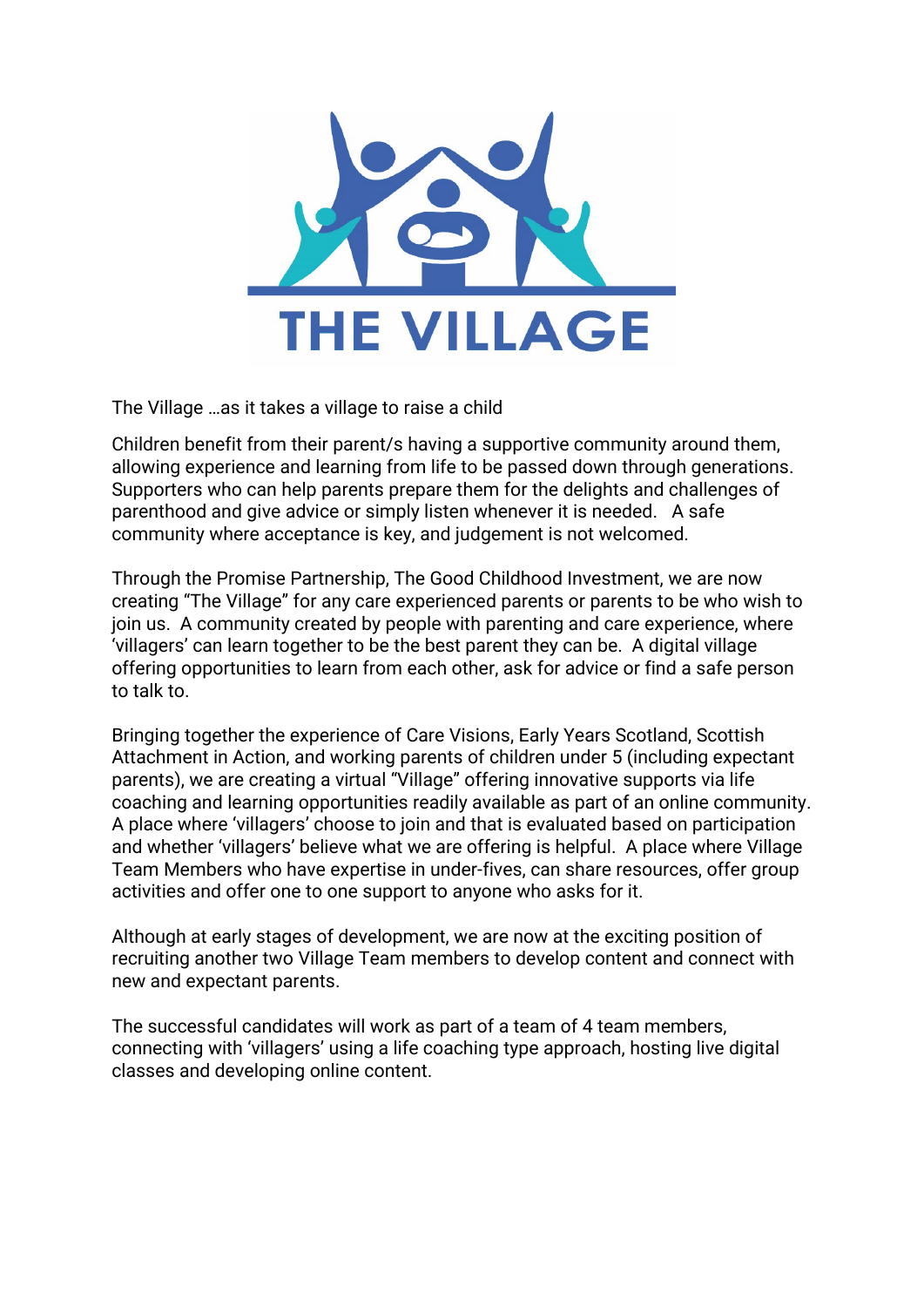### **The Village Team Member – Role Description**

#### **Role**

The Village Team Members are responsible for creating a welcoming environment within The Village, creating material to share, leading group activities and developing positive trusting relationships with individual participants (a.k.a. Villagers).

Using a coaching style approach, the Village Team Members will be available to answer individual questions and offer individual support to the Villagers. Any support offered will be directed by the Villager, at a pace that is comfortable for them. The Village Team Member will aim to empower the Villager, recognising strengths and developing confidence through sharing learning and reflecting on experiences.

The Village Team Members will work together to create the positive online environment offering information which will be helpful for parents and parents to be. There will be a focus on recognising any specific needs of parents who have experienced care, including the stigma that can be experienced by parents with experience of care, however, will also recognise the shared needs of all parents and the processes and systems encountered by all.

The Village Team Members will contribute to team development through active participation in team meetings, peer supervision and continuing professional development opportunities.

#### **Line Management and personal development**

The Village Team Members will be line managed by a manager from their employing organisation.

The four team members will contribute to regular peer supervision and reflections sessions to ensure although line managed separately there is a cohesiveness as a team.

The team members will take part in regular CPD events, responding to emerging themes and recognising individual needs.

A robust induction process will be offered, including the opportunity to undertake training in the PACE model which will be the chosen model of engagement.

#### **Role**

The role will be primarily working from home, however there will be regular team events based in Glasgow or Stirling.

Posts are until February 2023, 17.5 hours per week with flexibility. Salary £21,500 pro rata.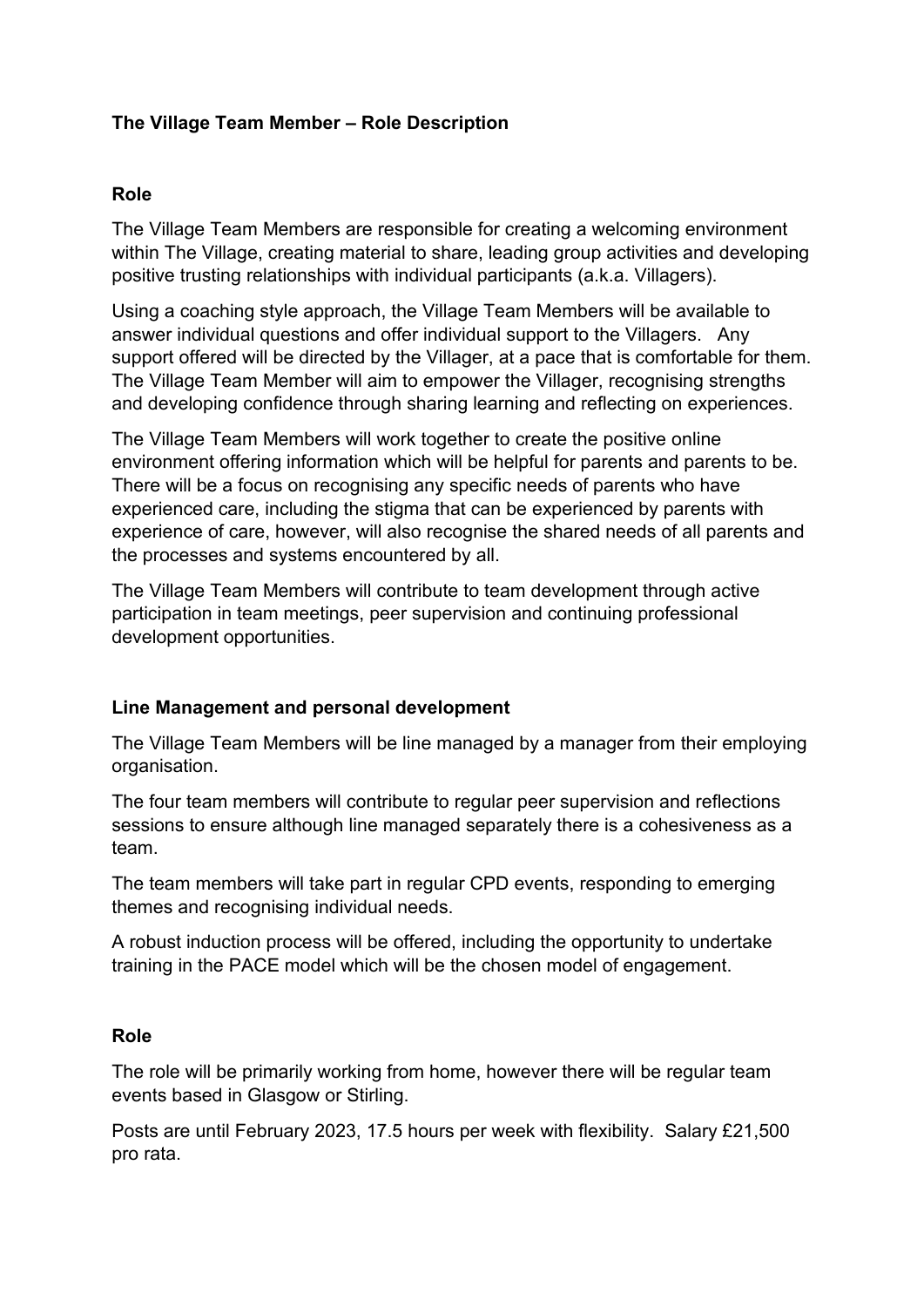Secondment options may be possible.

### **How to Apply**:

If you are interested in applying for this exciting opportunity and meet the requirements in the person specification, please submit an up to date CV along with a covering letter detailing your experience to date, what you can bring to the role and your motivations for applying t[o careers@carevisions.co.uk](mailto:careers@carevisions.co.uk).

Closing date for application is: Friday 29th April (5pm)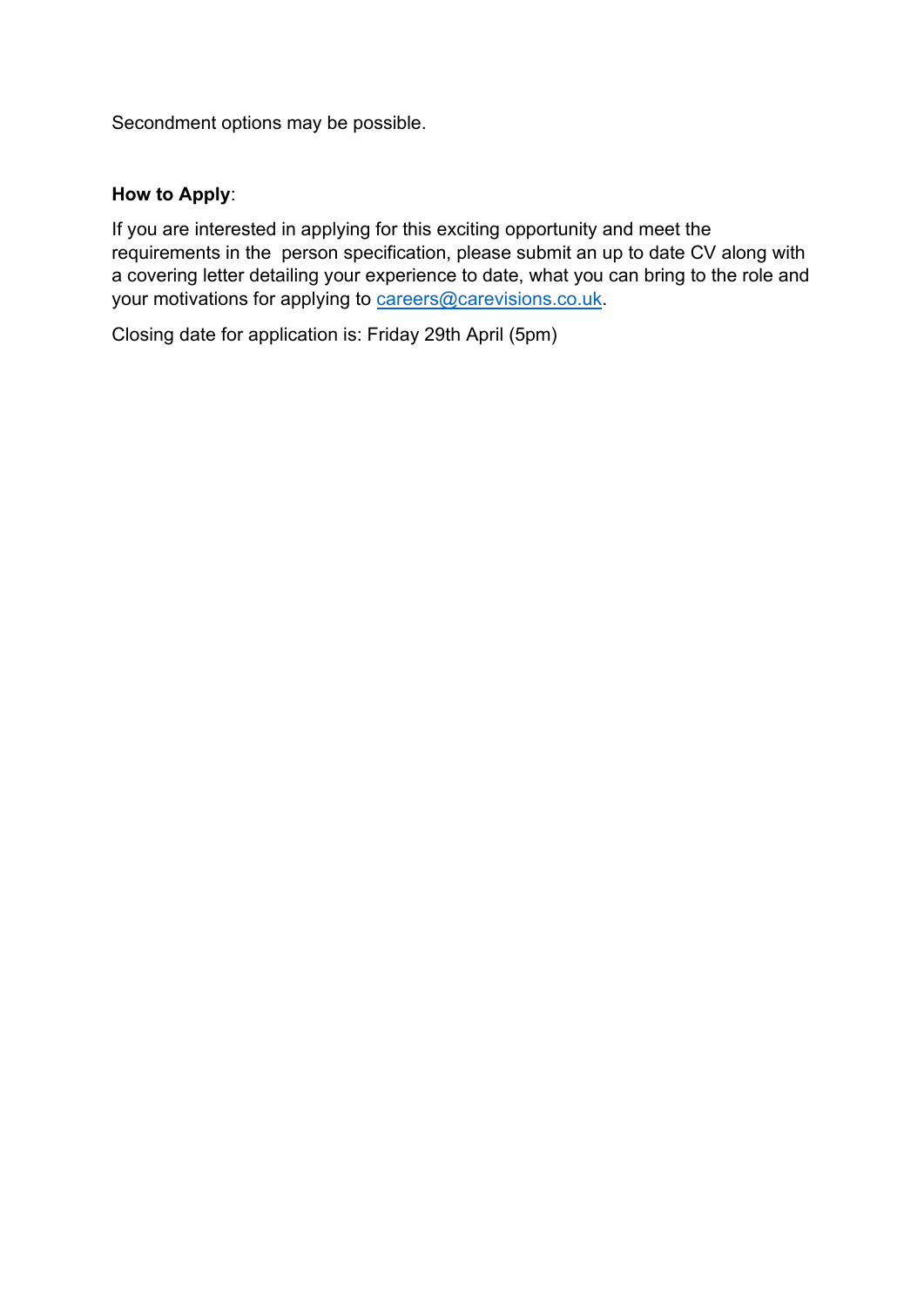# **The Village**

## **Village Team Member**

# **Person Specification**

| <b>Selection Criteria</b>   | <b>Essential - Acceptable levels for</b><br>effective job performance                                                                                                                             | Desirable - The attributes of<br>the ideal candidate                                                                                                                                    |
|-----------------------------|---------------------------------------------------------------------------------------------------------------------------------------------------------------------------------------------------|-----------------------------------------------------------------------------------------------------------------------------------------------------------------------------------------|
| <b>Qualifications</b>       | Qualified to SCQF level 7 in a<br>relevant discipline.                                                                                                                                            |                                                                                                                                                                                         |
| Knowledge and<br>experience | Knowledge and understanding of<br>early years theory and attachment<br>theory and practice.<br>Knowledge and understanding of<br>the impact past experiences can<br>have when supporting parents. | Knowledge and understanding<br>gained through lived<br>experience.<br>Knowledge and understanding<br>of the organisations and<br>processes encountered by<br>expectant and new parents. |
|                             | Skilled in using digital methods of<br>communication.                                                                                                                                             | Experience of delivering events<br>programmes.                                                                                                                                          |
|                             | Effective planning skills with the<br>ability to set and work to deadlines.                                                                                                                       | Skilled in developing digital                                                                                                                                                           |
|                             | Able to develop resources to<br>enhance the understanding of<br>others.                                                                                                                           | resources.                                                                                                                                                                              |
|                             | Knowledge and understanding of<br>events programming.                                                                                                                                             | Experience of working with new<br>and/or expectant parents.                                                                                                                             |
|                             | Knowledge and understanding of<br>how to support people at times of<br>anxiety and concern.                                                                                                       |                                                                                                                                                                                         |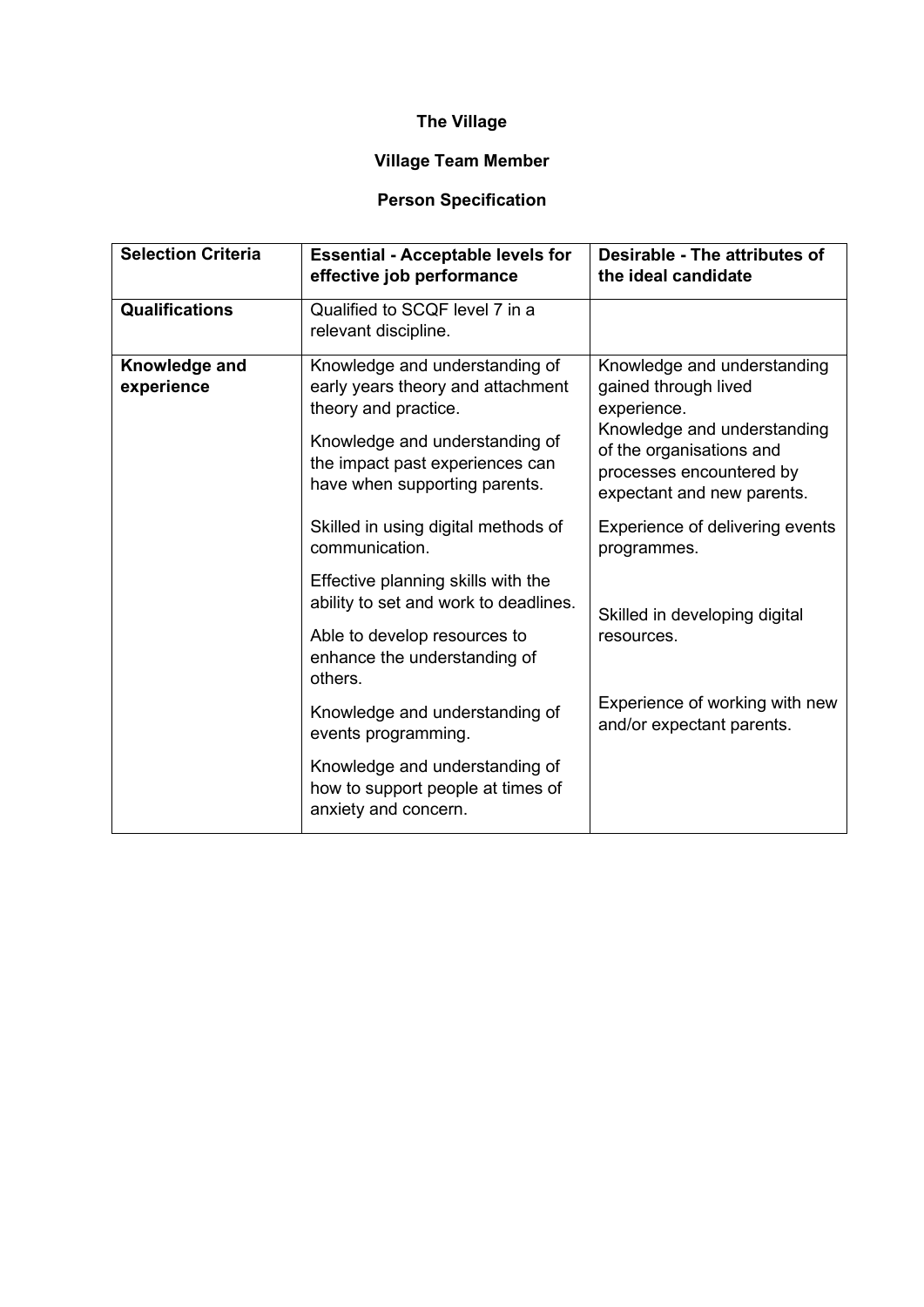| <b>Attributes and skills</b> | Ability to work collaboratively with<br>others demonstrating respect and                                                                                                         | Proven experience of<br>collaborative working within a                                          |
|------------------------------|----------------------------------------------------------------------------------------------------------------------------------------------------------------------------------|-------------------------------------------------------------------------------------------------|
|                              | valuing of all contributions.                                                                                                                                                    | values-based organisation.                                                                      |
|                              | Able to quickly build trusting<br>relationships with others.                                                                                                                     | Proven track record of<br>delivering agreed objectives                                          |
|                              | A collegiate approach working<br>closely within a multi-disciplinary<br>team.                                                                                                    | through collaborative working.<br>Understanding of the principles<br>of continuous improvement. |
|                              | Self-aware, able to be reflective of<br>own practice and learn and adapt<br>to suit situations.                                                                                  |                                                                                                 |
|                              | Ability to deliver the aims and<br>objectives of The Village by<br>working within the named values.                                                                              |                                                                                                 |
|                              | Ability to work in an empowering<br>way using a coaching type<br>approach.                                                                                                       |                                                                                                 |
|                              | Ability to recognise power<br>dynamics within relationships.                                                                                                                     |                                                                                                 |
|                              | Ability to effectively represent the<br>organisation and its values when<br>working across a range of contexts<br>and settings - individual, team,<br>organisational and public. |                                                                                                 |
|                              | Good organisational, administrative<br>and time management skills.                                                                                                               |                                                                                                 |
|                              | Excellent written and verbal<br>communication skills.                                                                                                                            |                                                                                                 |
|                              | Ability to work flexibly in response<br>to the needs of The Village and<br>Villagers.                                                                                            |                                                                                                 |
|                              |                                                                                                                                                                                  |                                                                                                 |